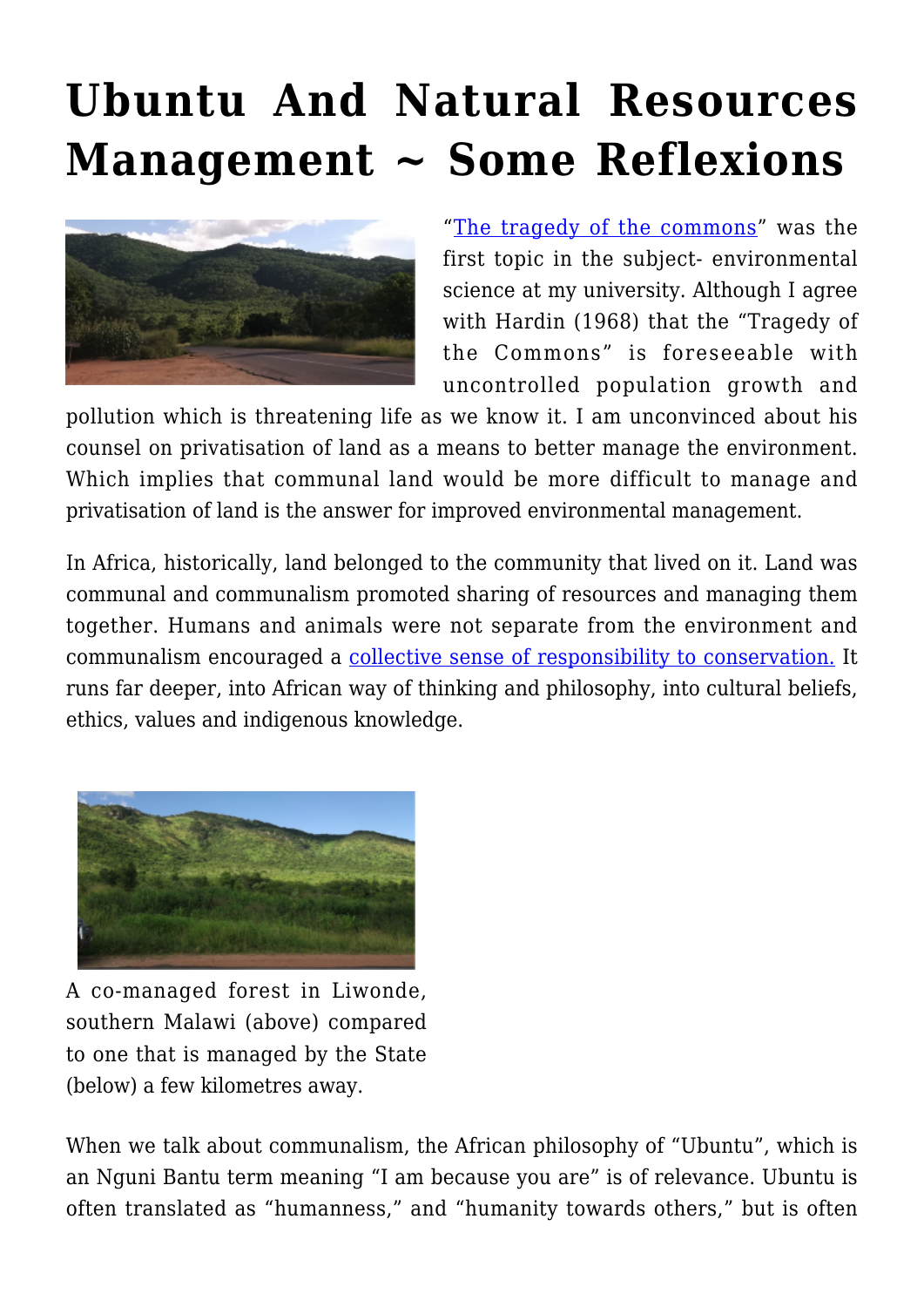used in a more philosophical sense to mean "the belief in a universal bond of sharing that connects all humanity". "*Umuntu ngumuntu ngabantu*"

In Zulu language, is literally translated as "a person is a person because of people". Nelson Mandela and Archbishop Desmond Tutu were very influential among other people in promoting Ubuntu philosophy. Desmond Tutu has explained Ubuntu as meaning "[My humanity is caught up, is inextricably bound](http://www.tutufoundationusa.org/desmond-tutu-peace-foundation/) [up, in yours](http://www.tutufoundationusa.org/desmond-tutu-peace-foundation/) ."That implies that because we are all part of a greater whole, hence we are all interconnected. Human existence depends on interconnectedness and not on isolation. This interconnectedness can be extended from between humans to include the land and the environment in which humans live.

Rural communities in Africa depend on natural resources in their livelihood, therefore, how land is managed is of particular concern as it has human wellbeing implications. Communities such as the San people, who lived as close as possible to nature exhibit the spirit of communalism and Ubuntu. In fact, their tribes do not have Chiefs and their spirit of community is so strong that they make decisions for the tribe based on consensus. They live in such harmony within themselves and in nature and are a living testimony that it is indeed possible for people to come together to solve problems collectively for the greater good of their community and the environment. It is possible to practise Ubuntu and live harmoniously and thrive.

Principles of Ubuntu are contained within co-management systems such as those found in forest management in Malawi. Communal land is managed by traditional authority and Chiefs act on behalf of their subjects to manage land equitably. In 1996, a project by World Bank for sustainable use of forest products such as wood, poles and non-timber products such as medicinal plants was started. Communities came together and set up a constitution and by -laws charting out sharing of forest revenues between themselves and the Government. [They also](http://www.cifor.org/publications/pdf_files/books/policies/policies_southernafrica-1.pdf#page=58) [drew up rules for access to resources and the rights and obligations of members.](http://www.cifor.org/publications/pdf_files/books/policies/policies_southernafrica-1.pdf#page=58) Here, local governance structures were important, as power was divulged from state to local bodies. Such a participatory approach was found to have worked well in most cases and Government would be the enabler providing guidance and training, while it is the communities that make the laws and plans which include marking of boundaries, managing fires, sustainable harvesting of products, penalizing those who do not follow the by-laws and controlling illegal trafficking of forest products. [In some co-management programmes, incomes of poor](http://www.iiasa.ac.at/web/scientificUpdate/2014/meke-gerald.html)